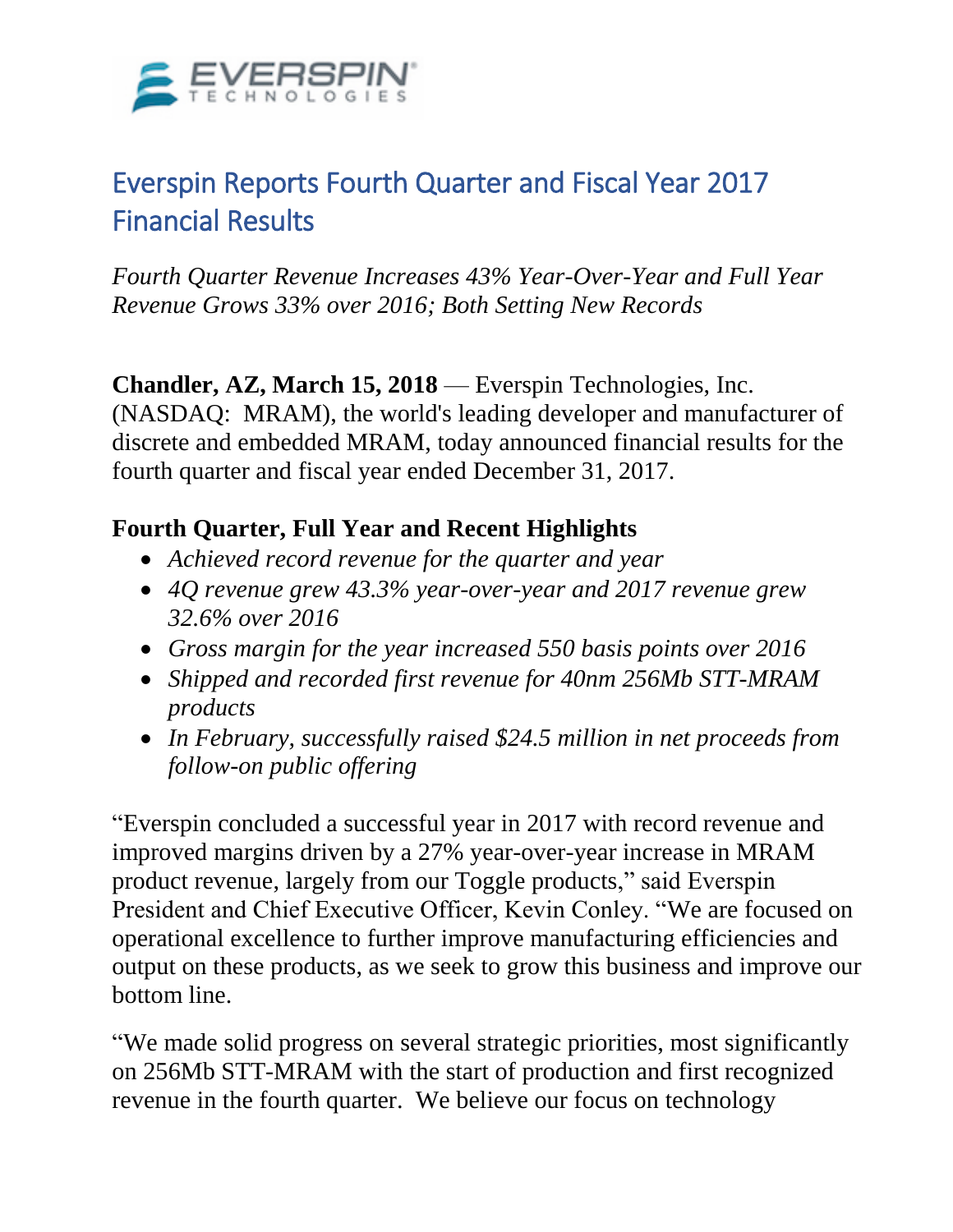

innovation and development of high-value products for our customers will position Everspin to benefit from the growing demand for persistent memory solutions.

"To gain the necessary capital for executing this strategy, Everspin raised a net \$24.5 million, after underwriter fees, through a secondary public stock offering in February. These funds will be used as working capital to support ongoing operations and scale production, while developing both new products and future advanced MRAM technology."

# **Fourth Quarter and 2017 Results**

Revenue for the fourth quarter was a record \$10.1 million, a 43.3% increase from \$7.1 million in the fourth quarter of 2016 and a 12.4% increase from \$9.0 million in the prior quarter. For the full year 2017, revenue increased 32.6% to a record \$35.9 million from \$27.1 million in 2016.

Gross margin for the fourth quarter of 2017 was 61.5%, compared to 45.7% in the prior-year quarter and 58.4% in the previous quarter. The full year 2017 gross margin was 59.8%, a 550 basis point increase from 54.3% in the prior year.

Operating expenses for the fourth quarter of 2017 were \$10.5 million, compared to \$8.5 million in the fourth quarter of 2016 and \$10.6 million in the third quarter of 2017. Operating expenses for the full year 2017 were \$41.7 million as compared to \$30.2 million in 2016.

Net loss per share for the fourth quarter of 2017 was \$4.4 million, or (\$0.35) per share based on 12.7 million weighted-average shares outstanding, compared to a net loss of \$5.3 million, or (\$0.48) per share, during the same quarter a year ago and a net loss of \$5.4 million, or (\$0.43) per share, in the prior quarter. The full year 2017 net loss was \$21.1 million, or (\$1.69) per share based on 12.5 million weighted-average shares outstanding, compared to a net loss of \$16.7 million, or (\$3.53) per share based on 4.7 million weighted-average shares outstanding, in 2016.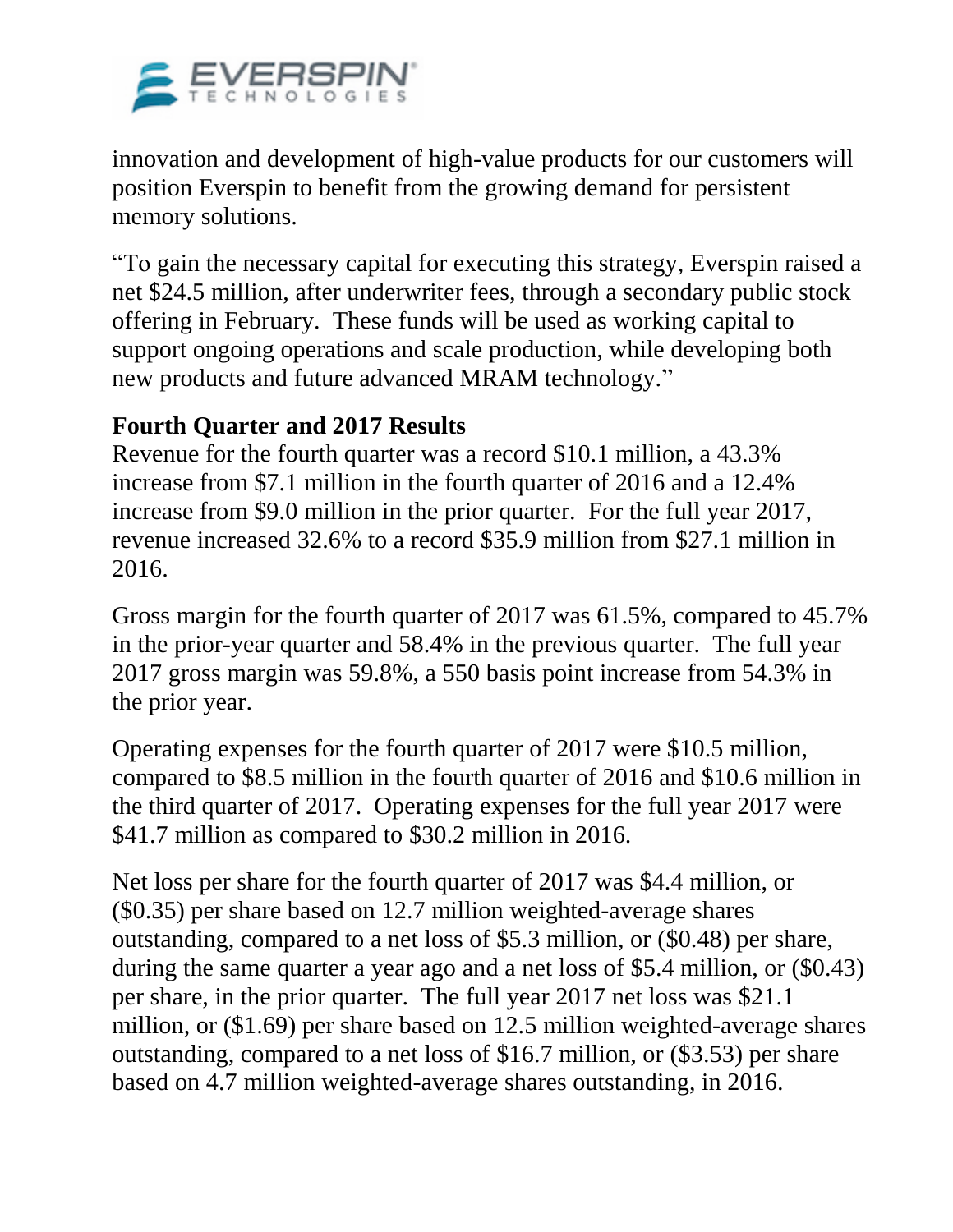

### **Business Outlook**

For the first quarter 2018, Everspin expects revenue to range between \$9.4 million and \$9.8 million. Net loss per share is expected to range between a loss of (\$0.45) and (\$0.41) per share based on the average weighted share count of 14.8 million shares outstanding.

# **Conference Call**

Everspin will host a conference call for analysts and investors today at 5:00 p.m. Eastern Time. Interested participants can access the call by dialing 1- 844-889-7788 and providing passcode 7035279. International callers may join the call by dialing +1-661-378-9932, using the same code. The call will also be available as a live and archived webcast in the Investor Relations section of the company's website at [investor.everspin.com.](https://www.globenewswire.com/Tracker?data=Yslc05KKXn_FmUYl36klSjgjxc3kXl8-_nFy37vxurQuaaFvgVt3yjkYUn5sW--3khZoRB_N8Jf1p7bqwXbXbxLqujuhKgAwhO_cglugVb9pWqn4BIeoTVFb0aP4qrpMvBpYc4-GhtfBmGjMlCjE85OPNQ3Q6I9v8a6BYlOTp4J5VpydCDV6JD0Ryvsy3_Ne687-cDMg1DFHWY6MFvcK2Quy0M-gho88pdecRHG9casEZs8IjU0XDwj-pynU9fyZ6L6BBcJqLI65defz5tM3Kx20hBH7n2MnQEm5gBp37wvTaESs_bGS5RuoXa4VrwZROyl68Hw51O_o-tlwTtwNW24WrYNZCrIaqNKuwUQ7yDBHpXE0_13B4vInpe_WY_Wv96gwk5BoNpgKzEkpS6HMbMpe6H60d1a726nWLQJRtNNy448WT1lmakPD1-0avdFfEeuA346UgTmP7cjErDse6iFljbuK_hPF7W49J2X461V7iLx9D2XyZgvfsdy2V-Hf)

A telephone replay of the conference call will be available approximately two hours after the call until Thursday, March 22, 2018, at midnight, Eastern Time. The replay can be accessed by dialing 1-855-859-2056 and using the passcode 7035279. International callers should dial +1-404-537- 3406 and enter the same passcode at the prompt.

# **About Everspin Technologies**

Headquartered in Chandler, Arizona, Everspin Technologies, Inc. is the worldwide leader in designing, manufacturing, and commercially shipping discrete and embedded Magnetoresistive RAM (MRAM) into markets and applications where data persistence, performance, and endurance are paramount. With over 70 million MRAM products deployed in data center, cloud storage, energy, industrial, automotive, and transportation markets, Everspin has built the strongest and fastest-growing foundation of MRAM users in the world. For more information, visit [www.everspin.com.](https://www.globenewswire.com/Tracker?data=3cq9OXBXEUFeXcdKqv9XwLM1mOWI9ebBq4LDI_kg9EOfdSREdsqN_qReoXD-VydFjS6qjVIOI2oYRWJlsBEn7w==)

### **Cautionary Statement Regarding Forward-Looking Statements**

This press release contains forward-looking statements regarding future events that involve risks and uncertainties that could cause actual results or events to differ materially from the expectations disclosed in the forward-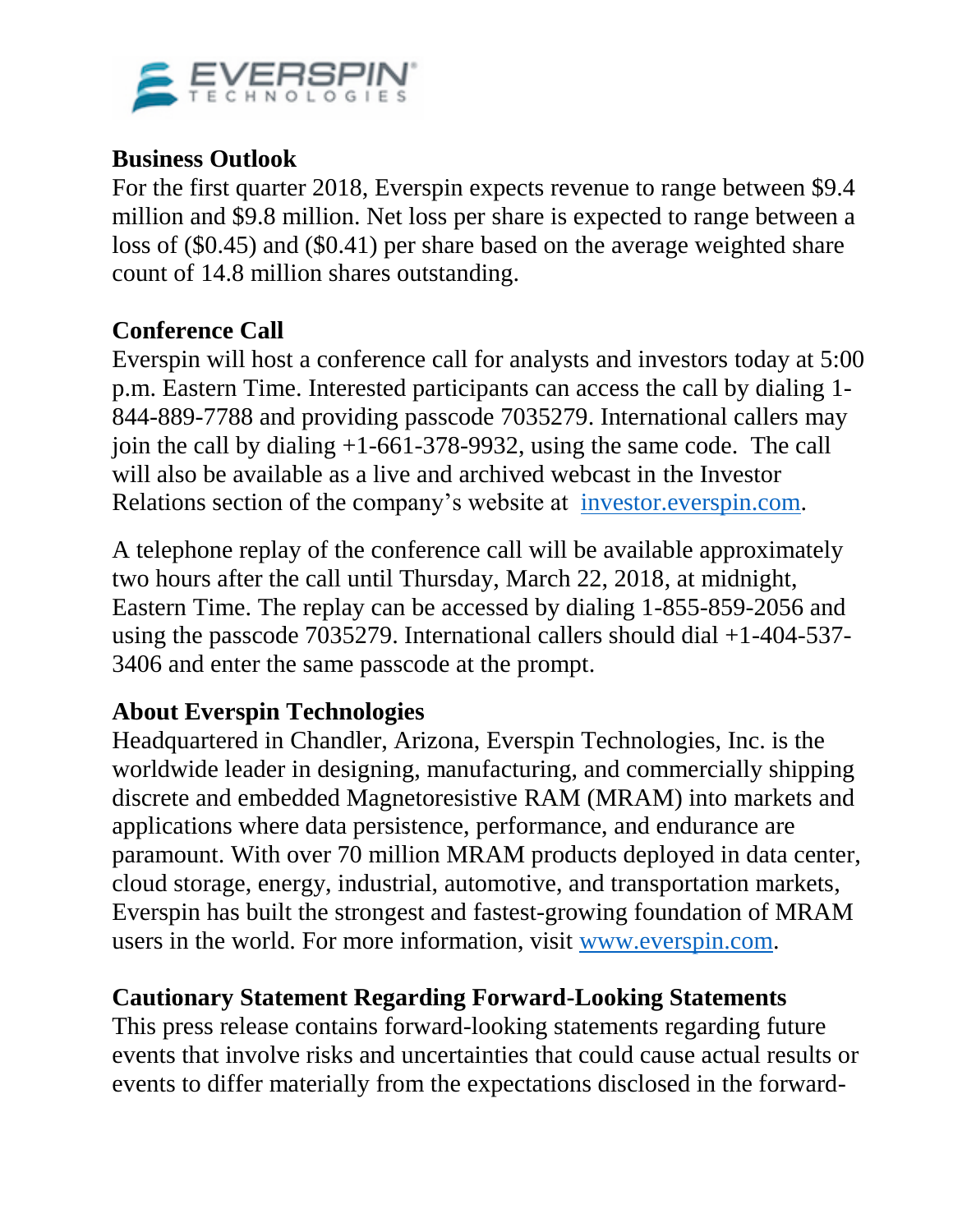

looking statements, including, but not limited to, Everspin's estimated first quarter 2018 financial guidance. Actual results could differ materially from these forward-looking statements as a result of certain factors, including, without limitation, the risks set forth in Everspin's Annual Report on Form 10-K filed with the Securities and Exchange Commission on March 15, 2018, under the caption "Risk Factors." Subsequent events may cause these expectations to change, and Everspin disclaims any obligations to update or alter these forward-looking statements in the future, whether as a result of new information, future events or otherwise.

# **Everspin Contacts:**

Michael Schoolnik - Story Public Relations 415-674-3816 [Michael@storypr.com](https://www.globenewswire.com/Tracker?data=eydoVOh1E7gAV3BV16_WYPtrVyU9VEnIHZbJZEs5zgGPXe62dGi6SBfei0Q1l6A3vIrbuhD8igOpTLqZfG1sJuEclEBiyBMB1-lR5FL_rqo=) Leanne K. Sievers - Shelton Group Investor Relations 949-224-3874 [sheltonir@sheltongroup.com](mailto:sheltonir@sheltongroup.com)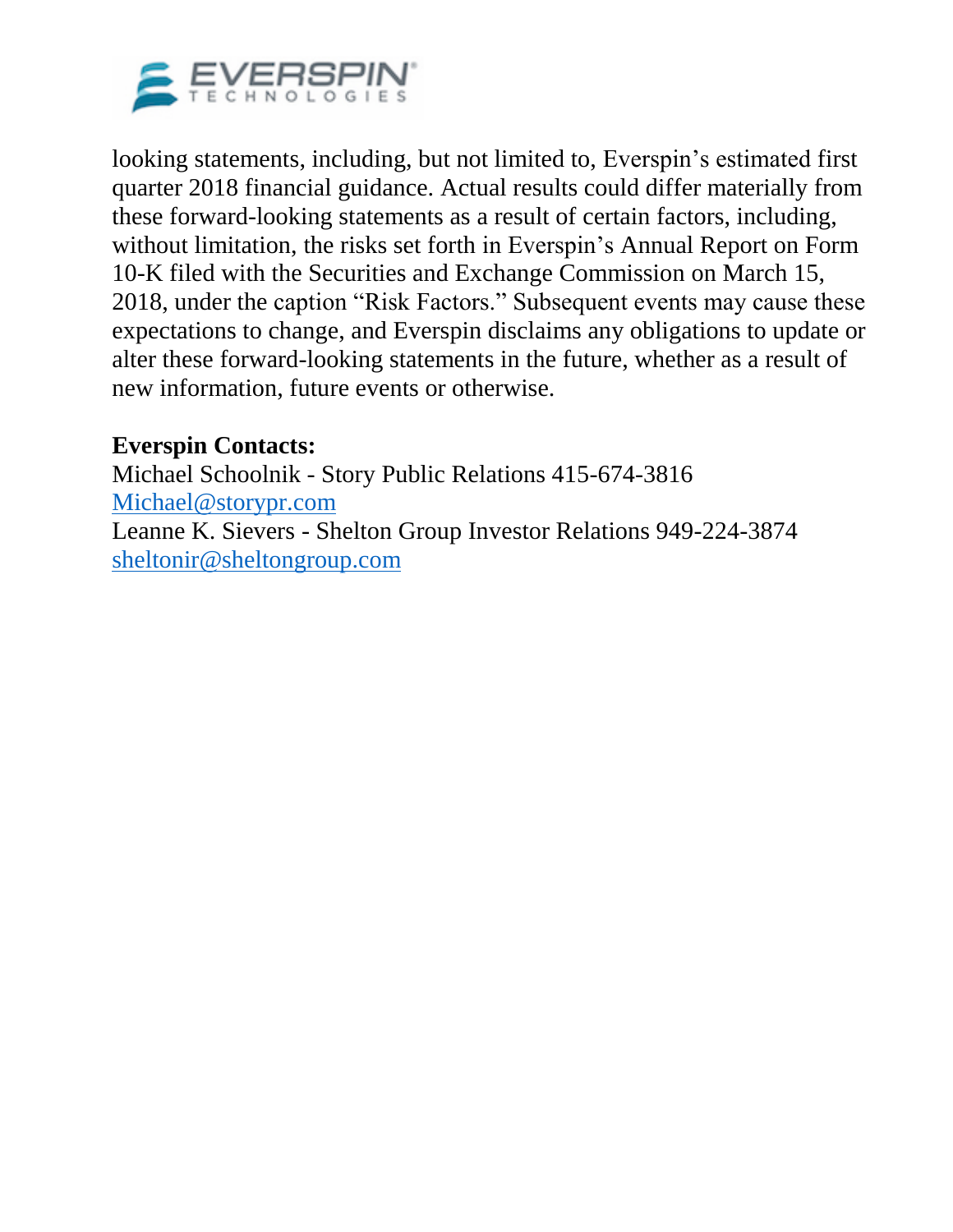

### **EVERSPIN TECHNOLOGIES, INC. Balance Sheets (In thousands, except share and per share amounts)**

|                                                                               | December 31, |            |    |           |  |
|-------------------------------------------------------------------------------|--------------|------------|----|-----------|--|
|                                                                               |              | 2017       |    | 2016      |  |
| <b>Assets</b>                                                                 |              |            |    |           |  |
| Current assets:                                                               |              |            |    |           |  |
| Cash and cash equivalents                                                     | \$           | 12,950     | \$ | 29,727    |  |
| Accounts receivable, net                                                      |              | 3,429      |    | 3,170     |  |
| Amounts due from related parties                                              |              | 612        |    | 486       |  |
| Inventory                                                                     |              | 9,837      |    | 5,069     |  |
| Prepaid expenses and other current assets                                     |              | 590        |    | 1,050     |  |
| Total current assets                                                          |              | 27,418     |    | 39,502    |  |
| Property and equipment, net                                                   |              | 3,946      |    | 1,920     |  |
| Other assets                                                                  |              | 73         |    | 50        |  |
| <b>Total assets</b>                                                           | \$           | 31,437     | \$ | 41,472    |  |
|                                                                               |              |            |    |           |  |
| Liabilities and Stockholders' Equity                                          |              |            |    |           |  |
| Current liabilities:                                                          |              |            |    |           |  |
| Accounts payable                                                              | \$           | 2,720      | \$ | 1,502     |  |
| <b>Accrued liabilities</b>                                                    |              | 2,254      |    | 1,811     |  |
| Amounts due to related parties                                                |              | 1,694      |    | 1,359     |  |
| Deferred income on shipments to distributors                                  |              | 1,720      |    | 1,827     |  |
| Current portion of long-term debt                                             |              | 3,987      |    | 3,884     |  |
| <b>Total current liabilities</b>                                              |              | 12,375     |    | 10,383    |  |
| Long-term debt, net of current portion                                        |              | 8,178      |    | 4,218     |  |
| <b>Total liabilities</b>                                                      |              | 20,553     |    | 14,601    |  |
| Commitments and contingencies                                                 |              |            |    |           |  |
| Stockholders' equity:                                                         |              |            |    |           |  |
| Preferred stock, \$0.0001 par value per share; 5,000,000 shares authorized as |              |            |    |           |  |
| of December 31, 2017 and 2016; no shares issued and outstanding as of         |              |            |    |           |  |
| December 31, 2017 and 2016                                                    |              |            |    |           |  |
| Common stock, \$0.0001 par value per share; 100,000,000 shares authorized     |              |            |    |           |  |
| as of December 31, 2017 and 2016; 12,817,201 and 12,498,128 shares issued     |              |            |    |           |  |
| and outstanding as of December 31, 2017 and 2016                              |              | 1          |    | 1         |  |
| Additional paid-in capital                                                    |              | 128,422    |    | 123,309   |  |
| <b>Accumulated deficit</b>                                                    |              | (117, 539) |    | (96, 439) |  |
| Total stockholders' equity                                                    |              | 10,884     |    | 26,871    |  |
| Total liabilities and stockholders' equity                                    | \$           | 31,437     | \$ | 41,472    |  |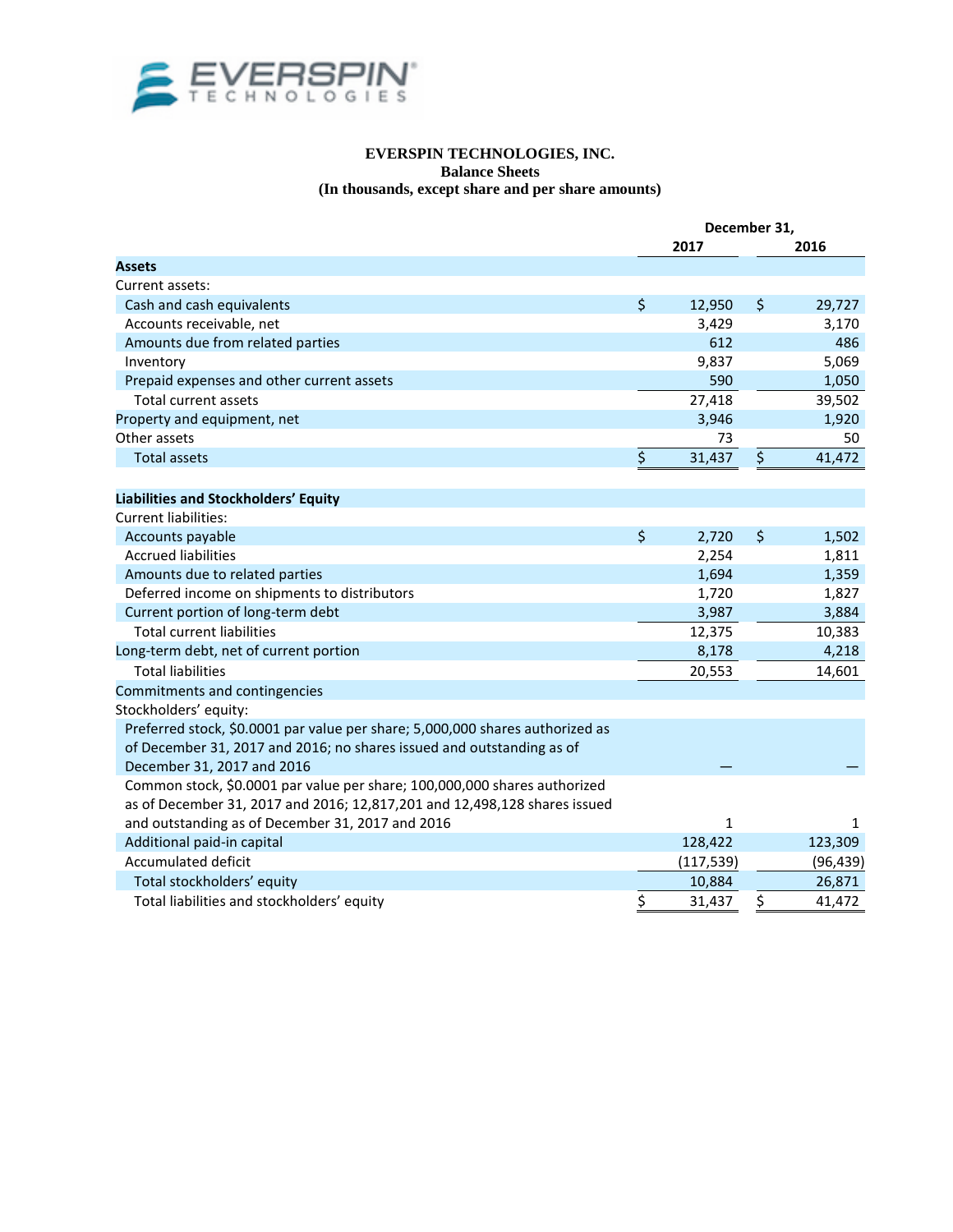

#### **EVERSPIN TECHNOLOGIES, INC. Statements of Operations and Comprehensive Loss (In thousands, except share and per share amounts)**

|                                                                                         |    | Year Ended December 31, |    |               |           |  |  |
|-----------------------------------------------------------------------------------------|----|-------------------------|----|---------------|-----------|--|--|
|                                                                                         |    | 2017                    |    | 2016          | 2015      |  |  |
| <b>Product sales</b>                                                                    | \$ | 31,361                  | \$ | $24,233$ \$   | 22,403    |  |  |
| Product sales - related party                                                           |    | 2,316                   |    | 2,378         | 3,472     |  |  |
| Licensing and royalty revenue                                                           |    | 634                     |    | 483           | 671       |  |  |
| Licensing and royalty revenue - related party                                           |    | 1,625                   |    |               |           |  |  |
| <b>Total revenue</b>                                                                    |    | 35,936                  |    | 27,094        | 26,546    |  |  |
| Cost of sales                                                                           |    | 14,451                  |    | 12,395        | 12,568    |  |  |
| Gross profit                                                                            |    | 21,485                  |    | 14,699        | 13,978    |  |  |
| Operating expenses:                                                                     |    |                         |    |               |           |  |  |
| Research and development                                                                |    | 25,437                  |    | 19,233        | 21,126    |  |  |
| General and administrative                                                              |    | 11,516                  |    | 7,281         | 6,565     |  |  |
| Sales and marketing                                                                     |    | 4,740                   |    | 3,706         | 3,823     |  |  |
| Total operating expenses                                                                |    | 41,693                  |    | 30,220        | 31,514    |  |  |
| Loss from operations                                                                    |    | (20, 208)               |    | (15, 521)     | (17, 536) |  |  |
| Interest expense                                                                        |    | (764)                   |    | (2, 347)      | (653)     |  |  |
| Other income, net                                                                       |    | 118                     |    | 1,160         | 6         |  |  |
| Loss on extinguishment of debt                                                          |    | (246)                   |    |               |           |  |  |
| Net loss and comprehensive loss                                                         |    | (21, 100)               |    | $(16,708)$ \$ | (18, 183) |  |  |
| Net loss per common share, basic and diluted                                            |    | (1.69)                  |    | $(3.53)$ \$   | (7.12)    |  |  |
| Weighted-average shares used to compute net loss per<br>common share, basic and diluted |    | 12,484,984              |    | 4,738,496     | 2,552,205 |  |  |